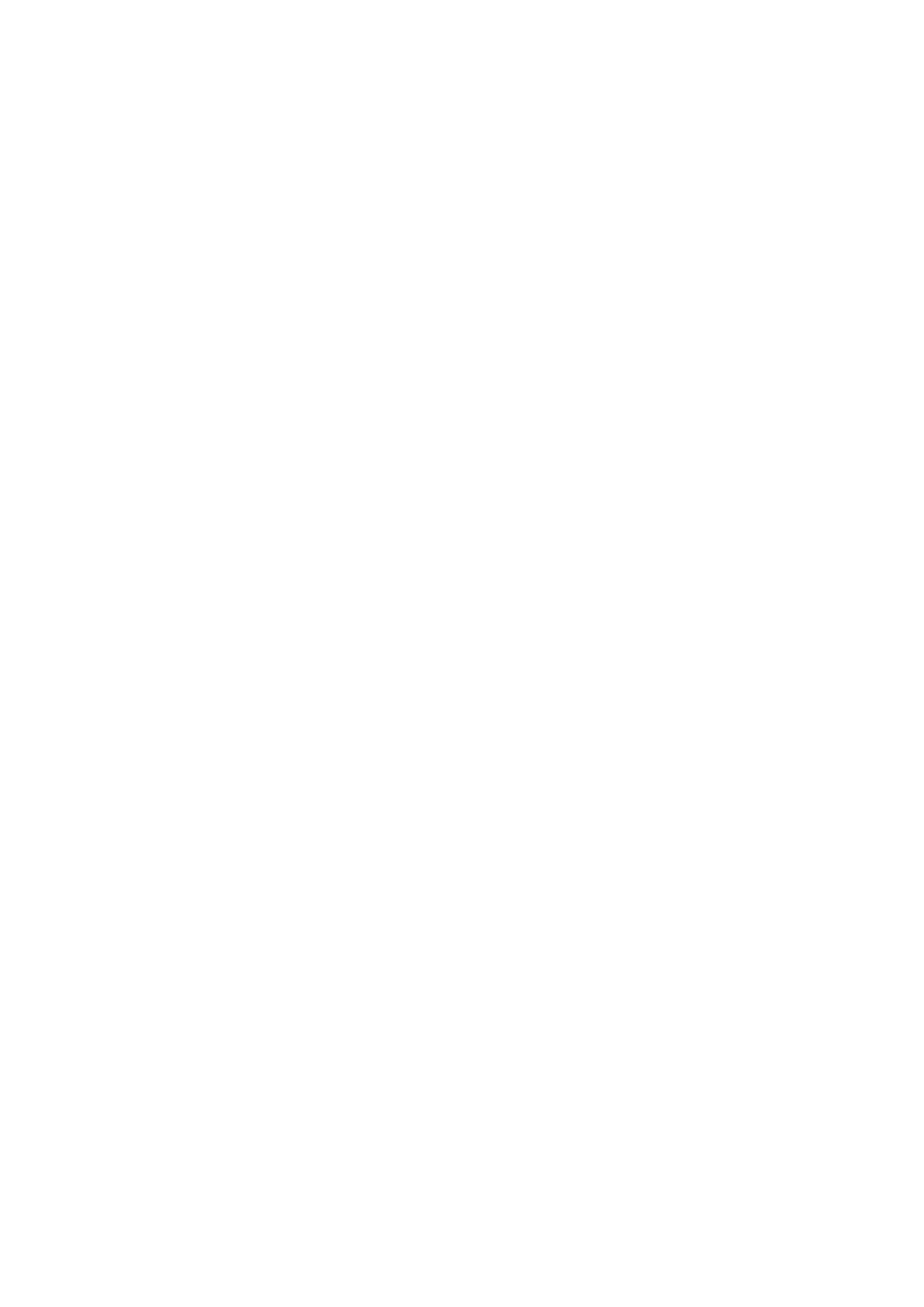# **User Manual English**

#### **Introduction**

Thank you for purchasing the Lindy 2 or 4 port automatic optical audio switch. This product has been designed to provide trouble free, reliable operation. It benefits from both a LINDY 2-year warranty and free lifetime technical support. To ensure correct use, please read this manual carefully and retain it for future reference.

#### **Package Contents**

- 2 or 4 Port Auto Optical Audio Switch
- USB A to DC Cable, Barrel Size: 5.5/2.1mm
- **E** Lindy Manual

#### **Features**

- Provides a first come, first served auto switching function between active sources
- Switch for easy selection from auto or manual

#### **Specification**

- Input ports: 2 or 4 x TosLink (Optical Fibre)
- Output port: 1 x TosLink (Optical Fibre)
- Supports S/PDIF standard of digital audio transmission for uncompressed PCM/LPCM and bitstream Dolby AC-3, Dolby 5.1, Dolby Digital, DTS and ADAT
- Sampling rate:  $32 \sim 96$ kHz
- Power Requirements: 5VDC 1.2A
- Housing: Plastic
- Colour: Black

#### **Operation**

Please ensure all devices are switched off before making any connections. We recommend switching on your Audio switch, then your source audio devices then your output audio device, in this order.

Auto LED: This will be lit when the switch is in Auto mode

Select button: This will allow you to toggle between the input ports or select Auto mode

Input LED's: These will be lit when the switch detects and active input signal

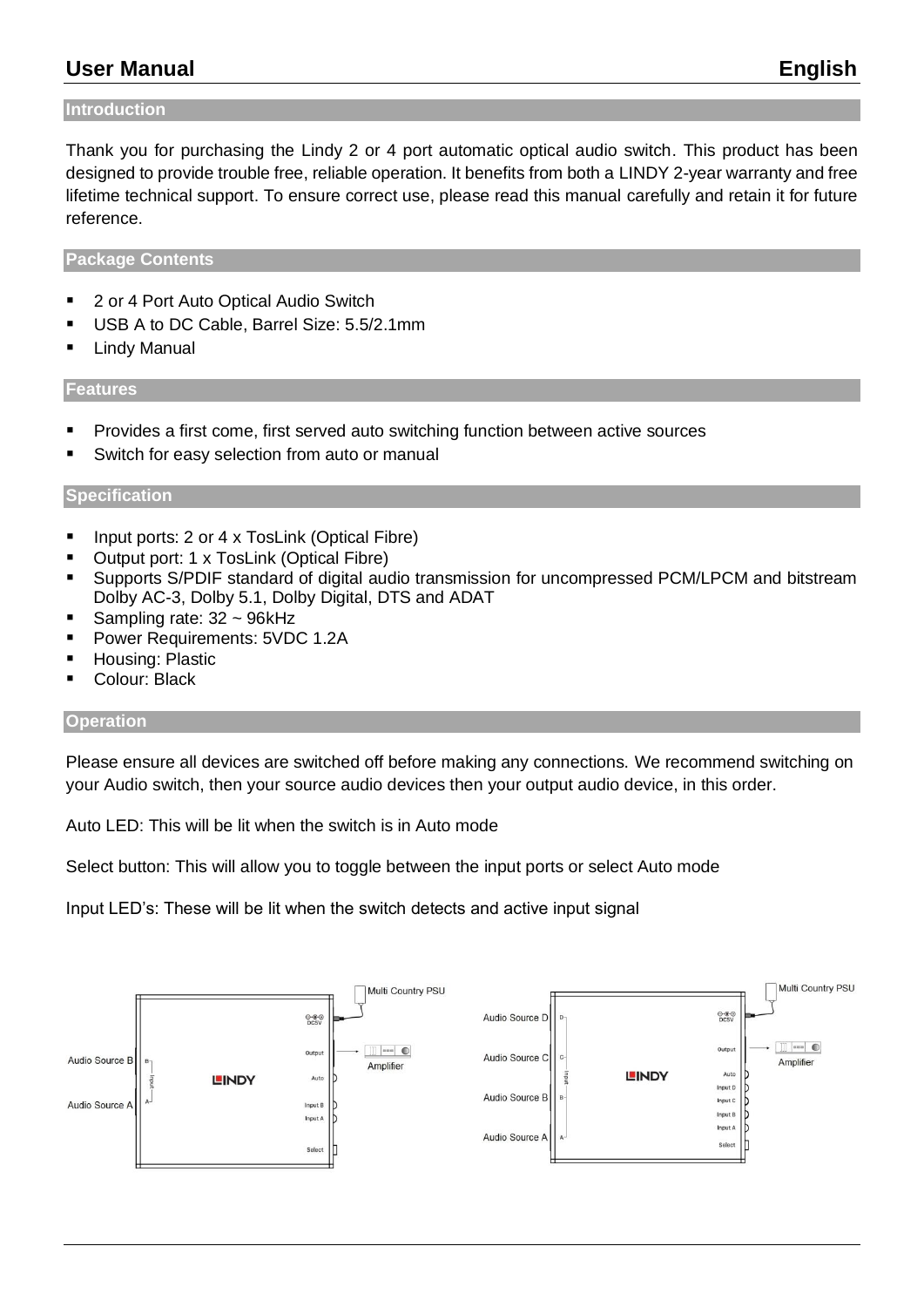# **Benutzerhandbuch Deutsch**

#### **Einführung**

Wir freuen uns, dass Ihre Wahl auf ein LINDY-Produkt gefallen ist und danken Ihnen für Ihr Vertrauen. Sie können sich jederzeit auf unsere Produkte und einen guten Service verlassen. Dieser Automatische Audioumschalter Toslink unterliegt einer 2-Jahres LINDY Herstellergarantie und lebenslangem kostenlosen, technischen Support. Bitte lesen Sie diese Anleitung sorgfältig und bewahren Sie sie auf.

#### **Lieferumfang**

- 2 oder 4 Port Automatischer Audioumschalter Toslink
- USB-A- an DC-Kabel, DC-Hohlstecker: 5.5/2.1mm
- **E** Lindy Handbuch

#### **Eigenschaften**

- Unterstützt automatisches Umschalten zwischen aktiven Signalquellen nach dem Prinzip 'first come, first served'
- Schalter für manuelle Bedienung

#### **Spezifikationen**

- Eingangsports: 2 oder 4 x TosLink (optisch)
- Ausgangsport: 1 x TosLink (optisch)
- Unterstützt S/PDIF-Standard bei der digitalen Audioübertragung für unkomprimiertes PCM/LPCM und Bitstream Dolby AC-3, Dolby 5.1, Dolby Digital, DTS und ADAT
- Abtastrate:  $32 \sim 96$ kHz
- Leistungsaufnahme: 5VDC 1.2A
- Gehäuse: Kunststoff
- Farbe: Schwarz

#### **Betrieb**

Vergewissern Sie sich zunächst, dass alle Geräte ausgeschaltet sind. Schalten Sie dann zuerst den Audioumschalter ein, anschließend das Quellgerät und zuletzt das Ausgabegerät.

LED 'Auto': Diese leuchtet, wenn der Umschalter sich im automatischen Betrieb befindet.

Schalter 'Select': Erlaubt die Auswahl von manuellem oder automatischem Umschalten

Eingangs-LEDs 'Input': Diese leuchten wenn der Umschalter ein aktives Eingangssignal erkennt.

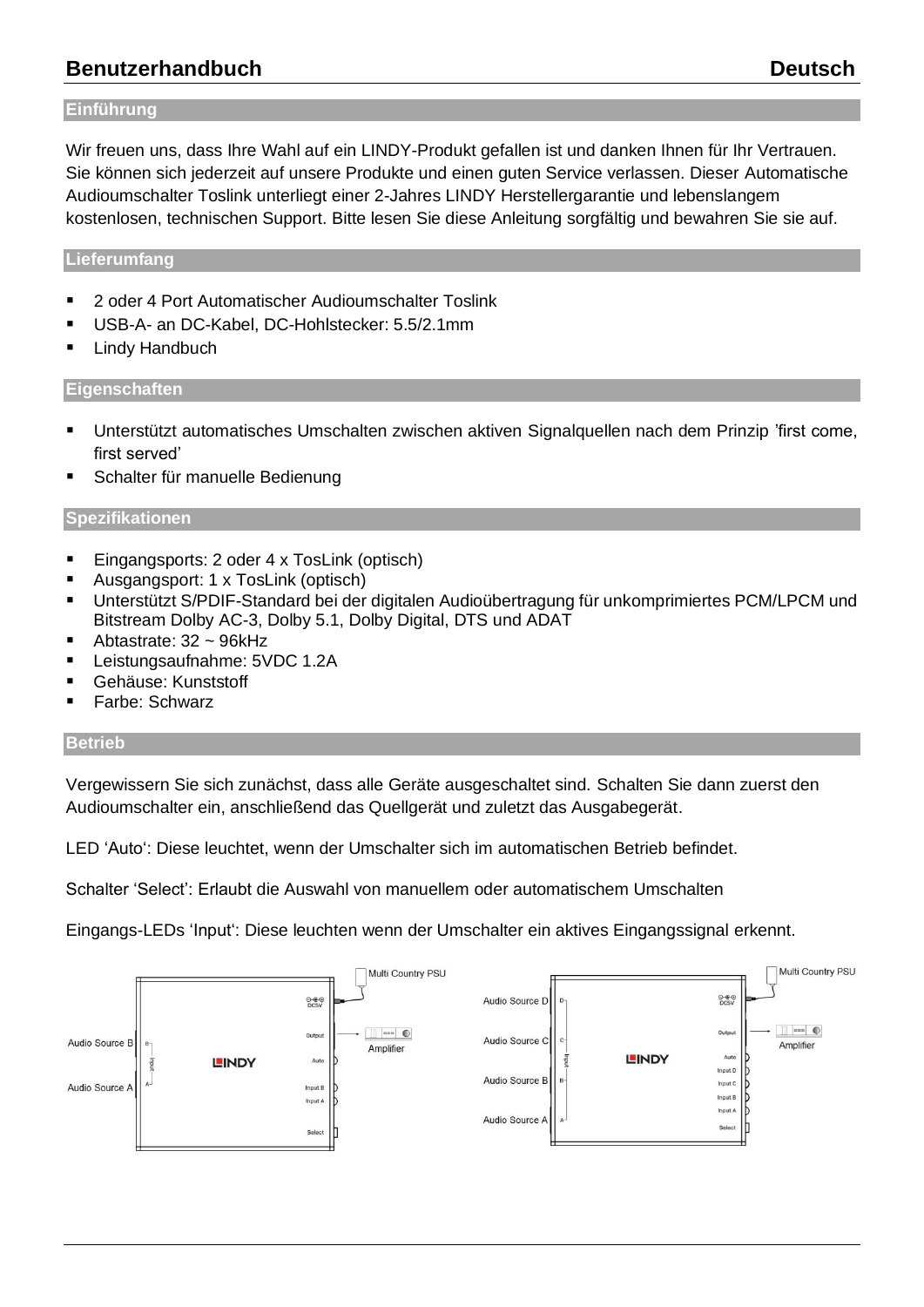# **Manuel Utilisateur Français**

#### **Introduction**

Nous sommes heureux que votre choix se soit porté sur un produit LINDY et vous remercions de votre confiance. Vous pouvez compter à tout moment sur la qualité de nos produits et de notre service. Ce Switch Audio Optique Auto 2 ou 4 Ports est soumis à une durée de garantie LINDY de 2 ans et d'une assistance technique gratuite à vie. Merci de lire attentivement ces instructions et de les conserver pour future référence.

#### **Contenu**

- Switch Audio Optique Auto 2 ou 4 Ports
- Câble USB type A vers prise DC 5.5/2.1mm
- Manuel LINDY

#### **Caractéristiques**

- Fournit une fonction de commutation automatique sous le principe du "premier arrivé premier servi" entre les sources actives
- Bouton de sélection entre les modes automatique ou manuel

#### **Spécification**

- Ports en entrée: 2 ou 4 x TosLink (Fibre Optique)
- Port en sortie: 1 x TosLink (Fibre Optique)
- Prend en charge la norme S/PDIF pour la transmission audio numérique pour signaux non compressés PCM/LPCM et Dolby AC-3, Dolby 5.1, Dolby Digital, DTS et ADAT
- Fréquence d'échantillonnage: 32 ~ 96kHz
- Puissance: 5VDC 1.2A
- Boitier: matière plastique
- Couleur: noir

#### **Utilisation**

Assurez-vous que tous les appareils soient hors tension avec d'effectuer les connexions. Nous recommandons de démarrer tout d'abord le Switch Audio, puis vos sources audio et appareil d'écoute audio pour finir.

LED Auto: s'allume lorsque le switch est en mode automatique

Bouton Select: permet de passer d'un port d'entrée à l'autre ou de sélectionner le mode Auto

LED Input: s'allume lorsque le switch détecte un signal actif en entrée

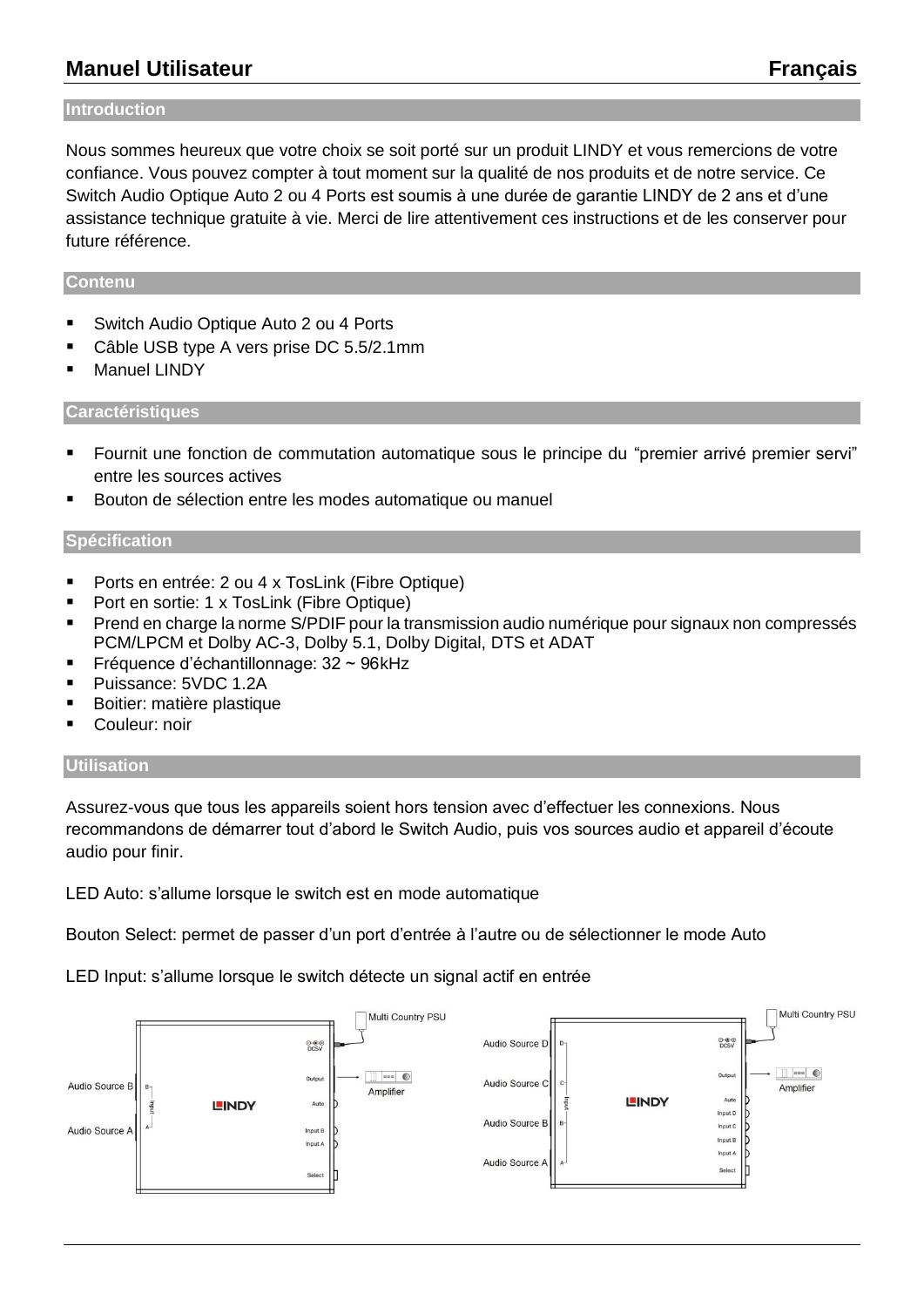# **Manuale Italiano**

#### **Introduzione**

Vi ringraziamo per aver acquistato questo AutoSwitch per segnali Audio ottici. Questo prodotto è stato progettato per garantirvi la massima affidabilità e semplicità di utilizzo ed è coperto da 2 anni di garanzia LINDY oltre che da un servizio di supporto tecnico a vita. Per assicurarvi di farne un uso corretto vi invitiamo a leggere attentamente questo manuale e a conservarlo per future consultazioni.

#### **Contenuto della confezione**

- Auto Switch Audio Ottico a 2 o 4 Porte
- Cavo USB Tipo A a DC, diametro connettore: 5.5/2.1mm
- Manuale Lindy

#### **Caratteristiche**

- Funzione di selezione automatica del canale fra le sorgente attive con politica "First come, first served"
- Selettore per passare da modalità switch automatica a manuale e viceversa

#### **Specifiche**

- Porte in Ingresso: 2 o 4 x TosLink (Fibra ottica)
- Porte in Uscita: 1 x TosLink (Fibra ottica)
- Supporto standard S/PDIF digital audio per trasmissioni non compresse PCM/LPCM e stream Dolby AC-3, Dolby 5.1, Dolby Digital, DTS e ADAT
- Frequenza di campionamento: 32 ~ 96kHz
- Alimentazione: 5VDC 1.2A
- Telaio: Plastic
- Colore: Nero

#### **Utilizzo**

Assicuratevi che tutti i dispositivi siano spenti prima di effettuare qualsiasi connessione. Vi raccomandiamo di accendere (in sequenza) per primo l'Auto Switch, poi le sorgenti audio ed infine il dispositivo di riproduzione audio.

LED Auto: Rimane acceso quando lo switch è in modalità "Auto"

Pulsante di selezione: Vi permette di scorrere fra le porte in input o selezionare la modalità "Auto"

LED Input: Rimane acceso quando lo switch rileva un segnale in ingresso sulla relativa porta

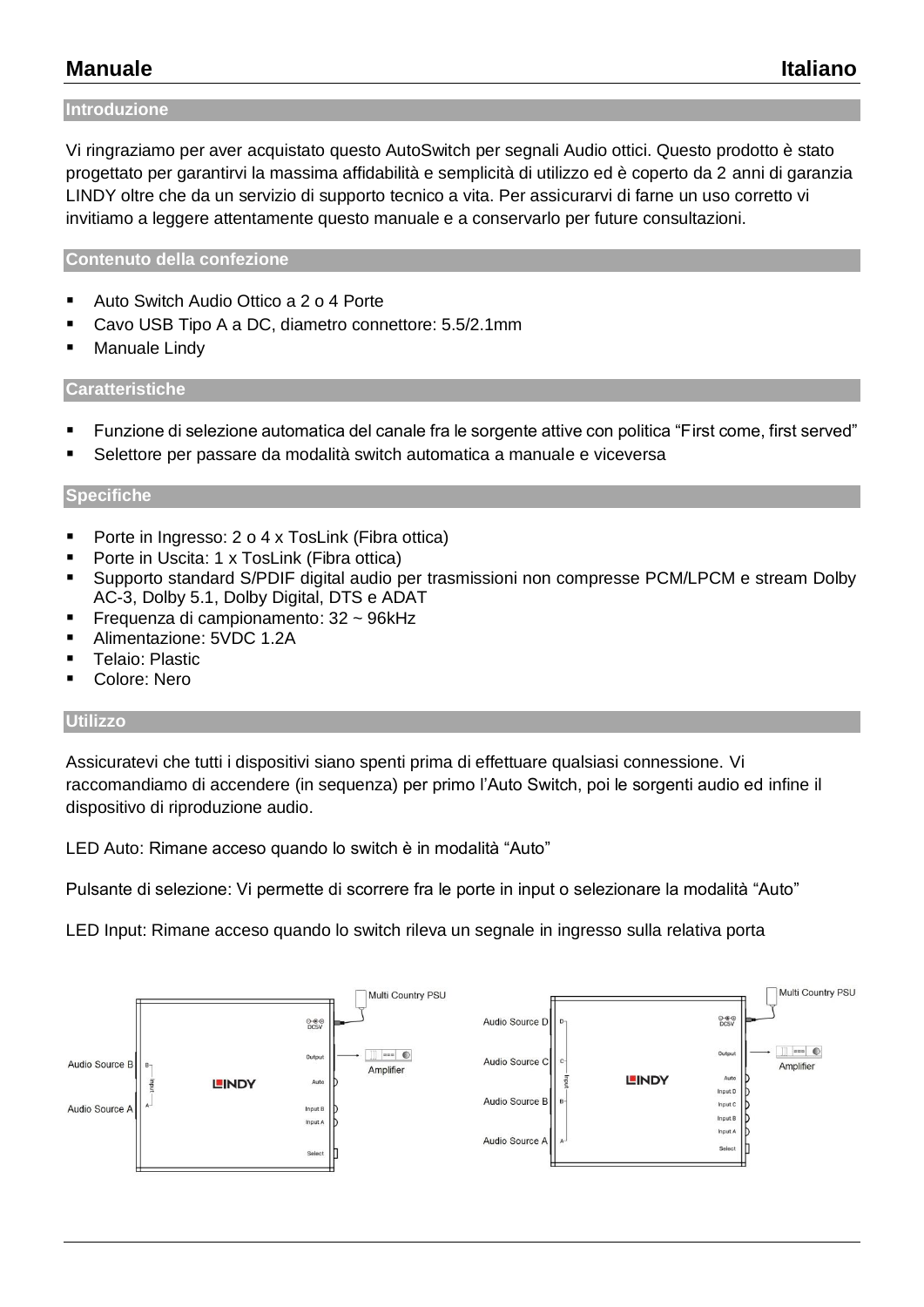#### *CE Certification*

LINDY declares that this equipment complies with relevant European CE requirements.

#### *CE Konformitätserklärung*

LINDY erklärt, dass dieses Equipment den europäischen CE-Anforderungen entspricht

#### *UKCA Certification*

LINDY declares that this equipment complies with relevant UKCA requirements.

#### *FCC Certification*

This equipment has been tested and found to comply with the limits for a Class B digital device, pursuant to part 15 of the FCC Rules. These limits are designed to provide reasonable protection against harmful interference in a residential installation.

You are cautioned that changes or modification not expressly approved by the party responsible for compliance could void your authority to operate the equipment.

This device complies with part 15 of the FCC Rules.

Operation is subject to the following two conditions:

- 1. This device may not cause harmful interference, and
- 2. This device must accept any interference received, including interference that may cause undesired operation.

### **LINDY Herstellergarantie – Hinweis für Kunden in Deutschland / Germany**

LINDY gewährt für dieses Produkt über die gesetzliche Regelung in Deutschland hinaus eine zweijährige Herstellergarantie ab Kaufdatum. Die detaillierten Bedingungen dieser Garantie finden Sie auf der LINDY Website aufgelistet bei den AGBs.

#### **Verantwortlicher Importeur EU: Responsible Importer UK:**

LINDY-Elektronik GmbH LINDY Electronics Ltd Markircher Str. 20 Sadler Forster Way 68229 Mannheim Stockton-on-Tees, TS17 9JY Germany **England** Email: info@lindy.com , T: +49 (0)621 470050 sales@lindy.co.uk, T: +44 (0)1642 754000